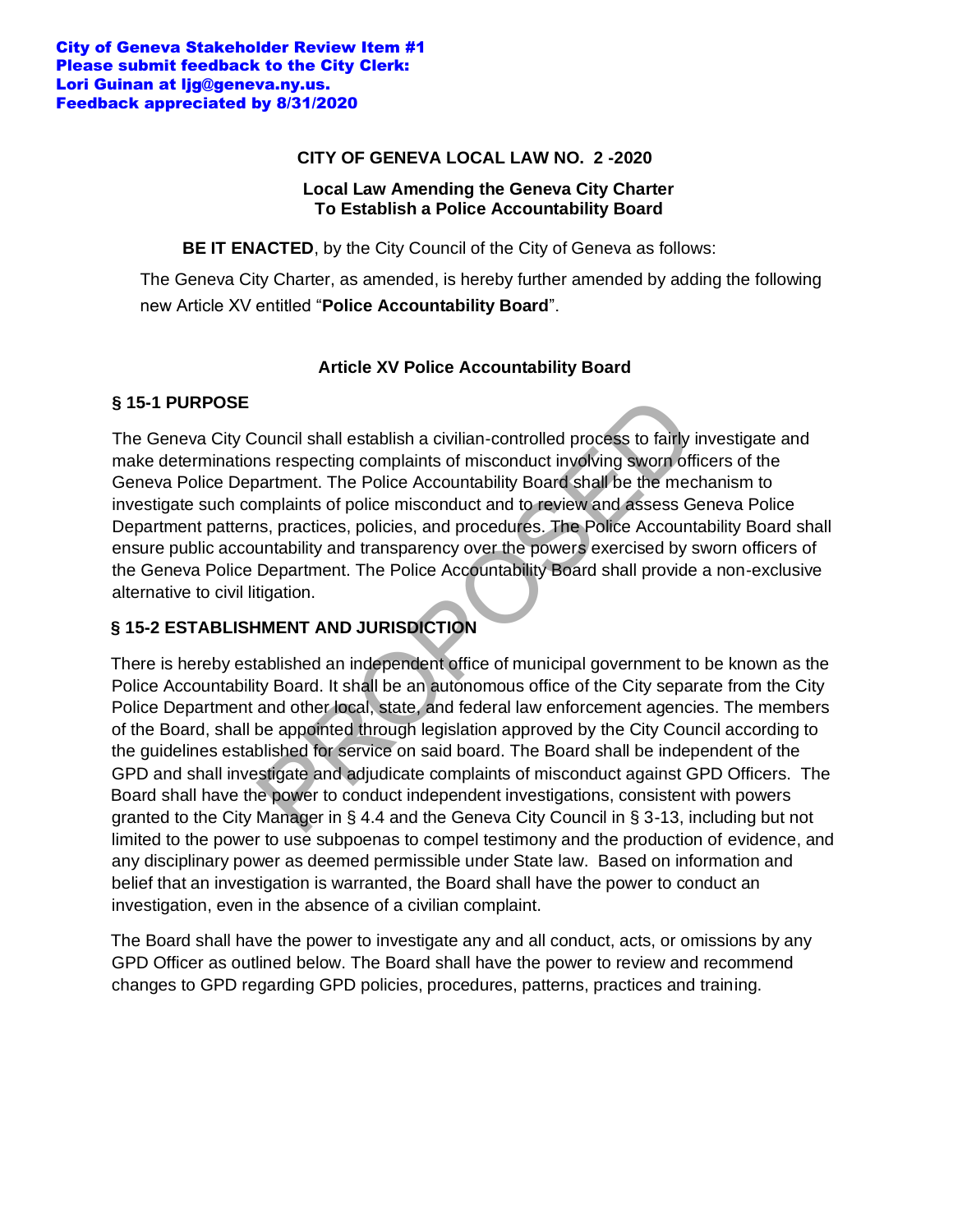# **§ 15-3 BOARD COMPOSITION, APPOINTMENT, VACANCY, AND REMOVAL.**

The Police Accountability Board shall consist of nine (9) members appointed by City Council. Members of the Board shall serve terms of three (3) except for the initial Board, which shall serve staggered terms, pursuant to Section 3-2.

- 1. Qualifications
	- A. Members of the Board shall be residents of the City of Geneva for a minimum of twelve (12) months at the time of appointment to the Board.
	- B. Members of the Board shall reflect the City's diverse community, including, but not limited to: age, race, creed, color, national origin, gender, gender identity or expression, sexual orientation, disability, marital status and source of income.
	- C. Members of the Board and their immediate family shall not be currently or formerly employed by the GPD. No more than one (1) member of the Board at a time may be a former law enforcement employee with an agency other than the GPD or an immediate family member of a person formerly employed in non-GPD law enforcement, unless that such employment was three (3) or more years prior to the member's appointment.
	- D. Board members shall not be current (or within the immediately preceding three (3) year period) City elected officials or immediate family of any incumbent elected official representing/serving any district or municipality in the State of New York. No practicing attorney or their immediate family who represents or has represented a plaintiff or defendant in a police misconduct lawsuit initiated against the GPD within the past ten (10) years shall be a member of the Board. Board members may not represent a complainant or a GPD Officer at Board hearings. come.<br>
	embers of the Board and their immediate family shall not b<br>
	embers of the Board and their immediate family shall not b<br>
	time may be a former law enforcement employee with an a<br>
	GPD or an immediate family member of a
	- E. The Board should endeavor to contain at least two (2) licensed mental health professionals, at least one (1) duly licensed attorney in good standing, and at least two (2) duly ordained members of the clergy.
	- F. The residency requirement may be waived only for the purposes of appointing a Board member to fulfill the professional representation of licensed mental health professionals or a licensed attorney in good standing.
	- E. The provisions of Article 2, Section 5 and Article 3, Section 30 of the Public Officers Law of the State of New York, regarding vacancies, shall apply to all members of the Board.
- 2. Appointment Process
	- A. Appointments to the initial Board shall be made within sixty (60) days from the effective date of this Local Law as follows:
		- 1) The Mayor shall appoint one (1) member.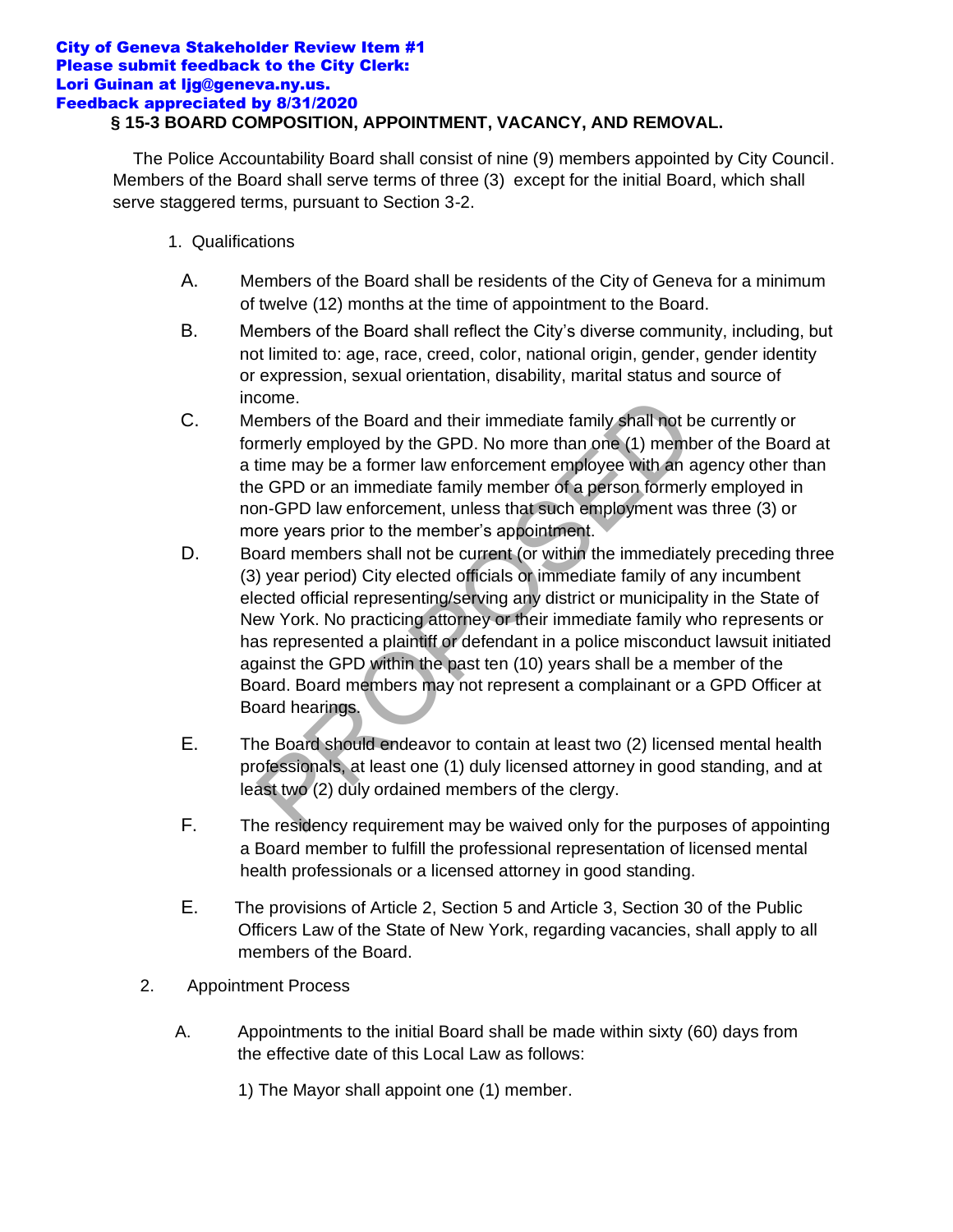- 2) Council shall appoint three (3) members; one (1) appointee from each of the three Supervisory Districts: District 1 (Wards 1 & 2); District 2 (Wards 3 & 4); District 3 (Wards 5 & 6).
- 3) The Geneva Community Compact Committee will nominate ten (10) individuals from the community at large, two (2) for each of its five (5) Board seats, within thirty (30) days from the effective date of this local law, from which Council shall confirm and appoint one (1) such individual for each of the five (5) member-seats at Council's discretion.
- 3. Terms
	- A. The first term of the initial Board commences when all nine (9) Board members are appointed and ends on December 31st of the following year.
	- B. Except for the initial Board, members shall serve staggered three (3) year terms and may be reappointed for another three (3) year term, for a total of six (6) years, after which, the member shall not be reappointed for at least three (3) years.
	- C. Except for the initial Board, each term shall commence on January 1st and end on December 31st. The members shall be appointed for terms of three (3) years, except the first nine (9) members appointed. Of the first nine (9) members appointed: a) three (3) members shall be appointed for terms of one (1) year, of whom one (1) shall have been designated by Council, and two (2) shall have been designated by the Community Compact Committee; b) three (3) members shall be appointed for terms of two (2) years, of whom one (1) shall have been designated by the Council, and two (2) shall have been designated by the Community Compact Committee; c) three (3) members shall be appointed for terms of three (3) years, of whom one (1) shall have been designated by the Mayor, one (1) shall have been designated by the Community Compact Committee, and one (1) shall have been designated by Council. cept for the initial Board, members shall serve staggered t<br>ms and may be reappointed for another three (3) year terr<br>six (6) years, after which, the member shall not be reappoint<br>ast three (3) years.<br>cept for the initial
- 4. Vacancies and Removal
	- A. After the initial nine (9) member Board has been established, when any member vacates the Board, the Board shall notify the Mayor, Council, and the Community Compact Committee. The vacant position shall be filled in the same manner by which it was initially filled, within sixty (60) days of the vacancy. The Board member appointed shall complete the unexpired term of the former member.
	- B. A Board member seeking public office shall resign their seat at the time they announce their candidacy or file their petitions, whichever happens first.
	- C. A Board member who no longer resides in the City shall resign immediately.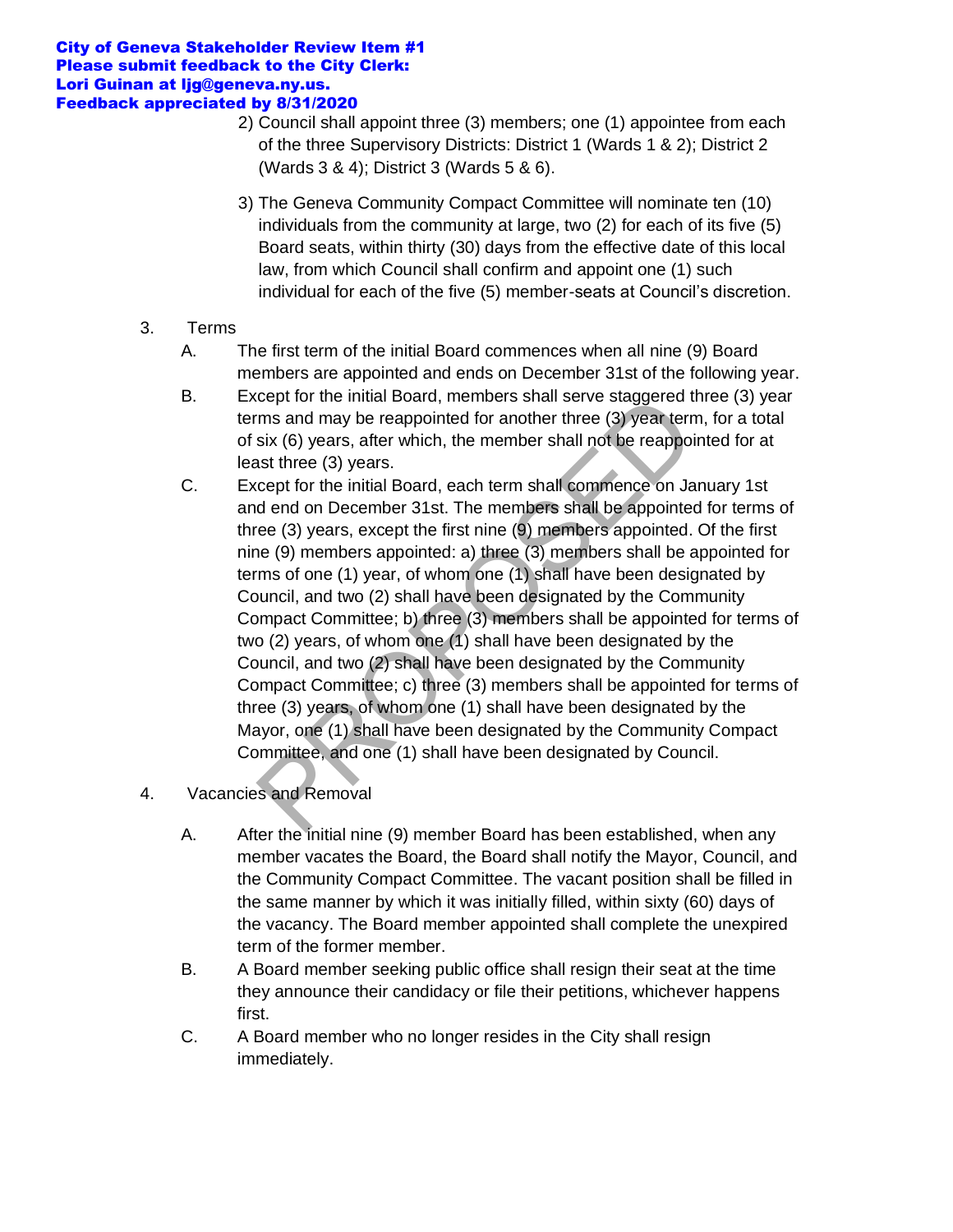> D. By a two-thirds (6 out of 9) majority vote, the Board may request that Council remove a Board member for failure to adhere to the policies and/or inadequate attendance at meetings. The Council may remove the member by a majority vote.

## **§ 15-4 POWERS AND DUTIES**

- 1. Investigations, Disciplinary Matrix, Power to Recommend Discipline, Review and Assessment of Regulations, Cooperative Relationships
	- A. The Board shall have the power to conduct independent investigations, the power to use subpoenas to compel testimony and the production of evidence, and the power to recommend discipline according to an established disciplinary matrix) if a complaint of misconduct is sustained. Confidential information shall be guarded and protected in accordance with State law.
	- B. The Board shall establish a disciplinary matrix in conjunction with the Chief of the Geneva Police Department and City Manager.
	- C. The Board shall review and assess GPD policies, procedures, patterns, practices and training and recommend changes to the GPD. Written acknowledgment of receipt of recommendations will be sent to the Board and City Manager from the Chief of Police within sixty (60) days with a detailed listing of what items are and are not being implemented. ormation shall be guarded and protected in accordance wi<br>
	e Board shall establish a disciplinary matrix in conjunction<br>
	e Geneva Police Department and City Manager.<br>
	e Board shall review and assess GPD policies, procedure<br>
	- D. The Board and the Chief shall establish a cooperative relationship to ensure the orderly and efficient flow of information.

### **§ 15-5 PROCEDURES**

- 1. Initiation of Complaints
	- A. Complaints may be received directly by the Board, or upon referral from the Mayor, the Council, any Councilmember, or the Chief.
	- B. The Board shall receive complaints by telephone, in person, by mail, email or web form. Complaints shall be received and considered whether submitted under signature or anonymous. All complaints shall be reduced to writing. If the complainant does not wish to do so, the person referring the complaint may do so in their place. Efforts to simplify the procedure shall be made to encourage filing. No complaint will not be processed solely on the basis of a procedural error. Professional standards of confidentiality with regard to the written release of information and informed consent will apply to all complaints filed. With respect to the confidentiality of all interested parties, the Board shall comply with all local, state, and federal law.
	- C. The Board shall inform complainants of their legal assistance options and the procedure for filing a Notice of Claim with the Corporation Counsel against the City, pursuant to Article VII of the City Charter.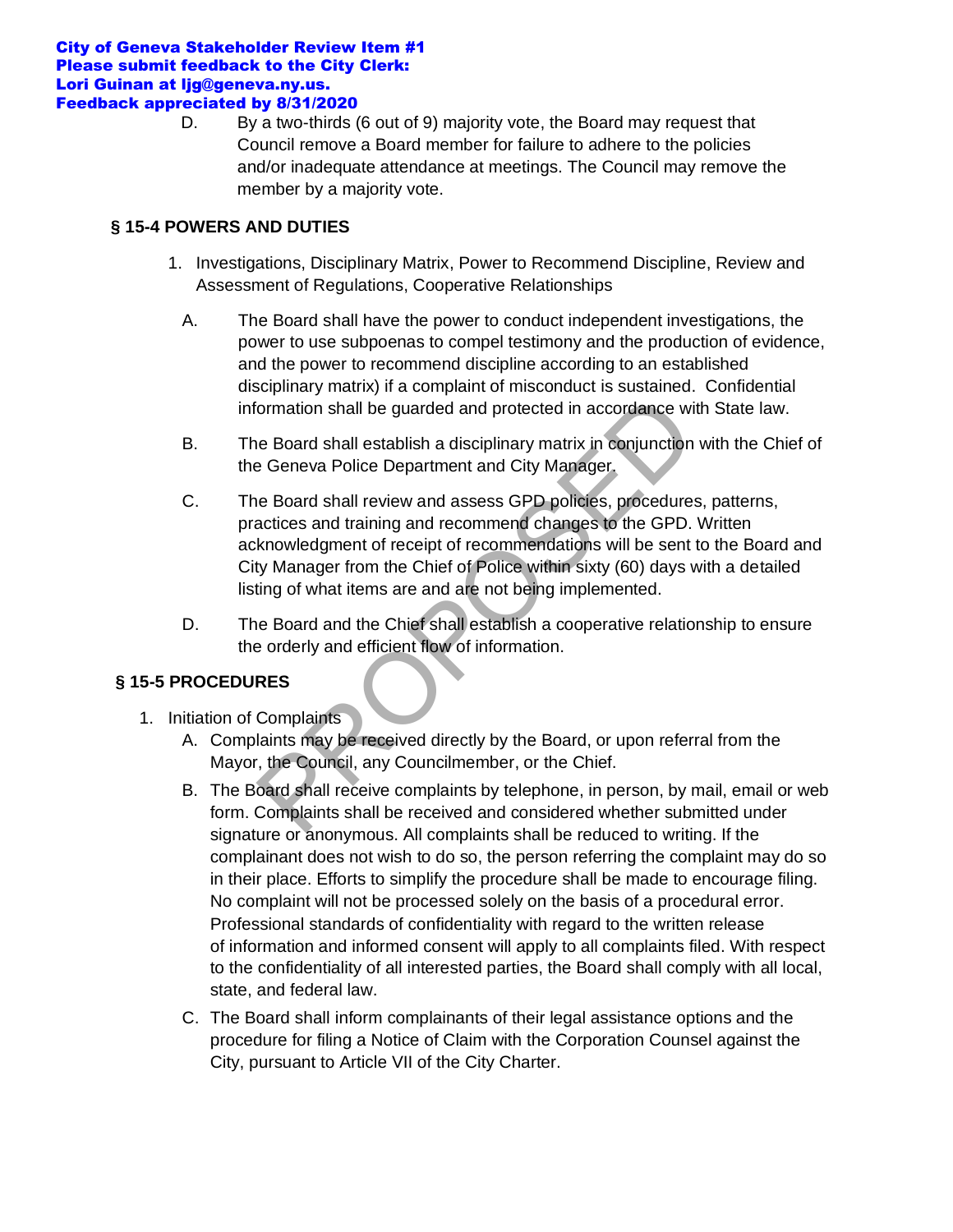- 2. Board Investigation of Complaints
	- A. Subsequent to a complaint being received, the Police Accountability Board shall interview complainants, witnesses and GPD Officers, and gather relevant evidence.
	- B. Subpoenas may be issued upon the affirmative vote of a majority of the Board at any time during the review and adjudication processes. Such subpoenas may compel the attendance of witnesses, GPD Officers, GPD employees, and/or persons, and require the production of records and other materials, including records of the GPD, other persons, or other agencies. A copy of any subpoena served upon a GPD Officer or employee shall also be delivered to the Chief. Board subpoenas are enforceable pursuant to relevant provisions of Article 23 of the New York Civil Practice Law and Rules.
	- C. The Chief shall use the authority granted by Article IX of the City Charter to promulgate new rules or utilize existing rules regarding discipline and administration of GPD Officers to ensure compliance with Board procedure and applicable law. GPD Officers and employees shall be notified of their rights against self-incrimination under Garrity v. New Jersey, 385 U.S. 493 (1967) before any testimony is taken from them. From Such and the authority granted by Yunco by the City<br>ilgate new rules or utilize existing rules regarding discipline<br>istration of GPD Officers to ensure compliance with Board<br>able law. GPD Officers to ensure compliance
	- D. One (1) police officer holding the rank of Captain or higher shall be made available by the Chief to the Board at the Board's request to serve as a consultant or advisor should questions arise from members of the Board regarding specific police practices, policies, or general orders. The officer so assigned shall not be the Commanding Officer of the Officer(s) involved in the case being reviewed.
	- E. A complainant may, at any time, decline to have their complaint investigated and reviewed by the Board. Such declination must be made in writing by the complainant, and shall be forwarded to the Chief by the Board.
	- F. Statements made by complainants, GPD Officers or employees, or witnesses are subject to the panel's determinations of weight and credibility.
	- G. The Chief shall take no action on a complaint, whether received directly by the GPD or by the Board, until receipt of the Board findings and decision, or notice that the Board has determined no disciplinary action is appropriate. Nonetheless, the Chief shall retain the authority to suspend or terminate the employment of an GPD Officer during the investigation and adjudication of a complaint against the GPD Officer.

### 3. Reasonable Cause Determination

Upon completion of the review of the material from the Board investigation, the Board members will determine whether or not there is reasonable cause to proceed to a hearing. If there is reasonable cause to proceed, the Board shall schedule a hearing and notify the complainant and the Chief. If there is not reasonable cause, the Board shall notify the complainant and the Chief of this determination.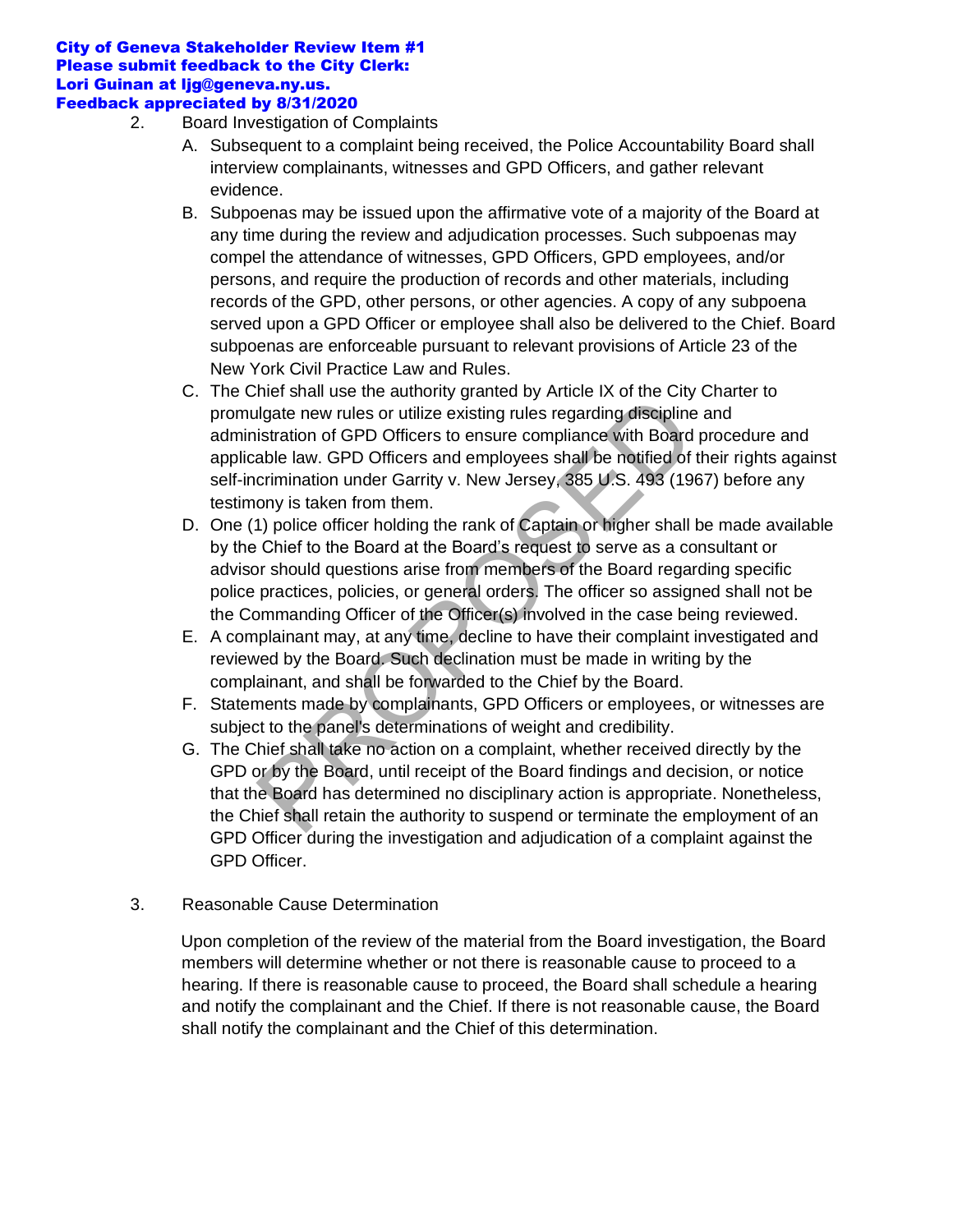- 4. Hearing Process
	- A. Upon majority vote of the Board membership in a duly published open meeting, the Board may determine to go into Executive Session so that they may conduct its hearing.
	- B. At least six (6) Board members should be in attendance to conduct a hearing.
	- C. Board hearings shall be recorded and transcribed by the Board. No other recordings or transcriptions are permitted.
	- D. Decisions made by the Board will be documented in a Notice of Decision delineating the findings of fact and reasoning of the Board. If a Board member dissents from the majority's decision, the dissenter shall provide a written delineation of their findings of fact and reasoning.
	- E. Notice of Decisions shall be provided to all parties with any confidential information redacted, pursuant to all local, state, and federal law.
	- F. Both complainant(s) and GPD Officer(s) subject to a hearing shall have the right to obtain counsel or other representation and call witnesses on their own behalf. All due process rights delineated in NYS Civil Service Law Section 75 shall apply.
	- G. Complainants and GPD Officers subject to hearings may be questioned by the Board at the Board's discretion; relevant evidence pertaining to the case before the Board may also be entered into the hearing.
	- H. Statements made by complainants, GPD employees, Officers, or witnesses are subject to the Board's determination of weight and credibility.
	- I. Decisions of the Board shall be made by a majority vote pursuant to preponderance of the evidence standard of proof. Deliberations of the Board shall be confidential and confined to the Board members and their legal advisor(s). The decision shall include: (i) findings of fact, (ii) a determination as to whether there is substantial evidence of misconduct, and (iii) the disciplinary action in reference to the GPD Officer(s) pursuant to the disciplinary matrix. formation redacted, pursuant to all local, state, and federal<br>th complainant(s) and GPD Officer(s) subject to a hearing<br>th to obtain counsel or other representation and call witnes<br>half. All due process rights delineated i
		- a. If the Board finds that the GPD Officer(s) may have engaged in criminal conduct, it shall refer the matter to the Ontario County District Attorney's Office or the New York State Attorney General's Office and request that their office initiate an investigation.
		- b. The Board shall notify the complainant and the Chief, in writing within five (5) business days of the Board's findings and decision. It shall be the responsibility of the Chief to notify the GPD Officer(s) who were the subject(s) of the Board's findings and decision.
		- c. If a Notice of Board Decision contains a dissenting opinion, the complainant may appeal to the City Manager for review of the Board's findings. The complainant's appeal requesting City Manager review must be in writing and received by the Board no more than 30 days after the Notice of Board Decision was sent to the complainant.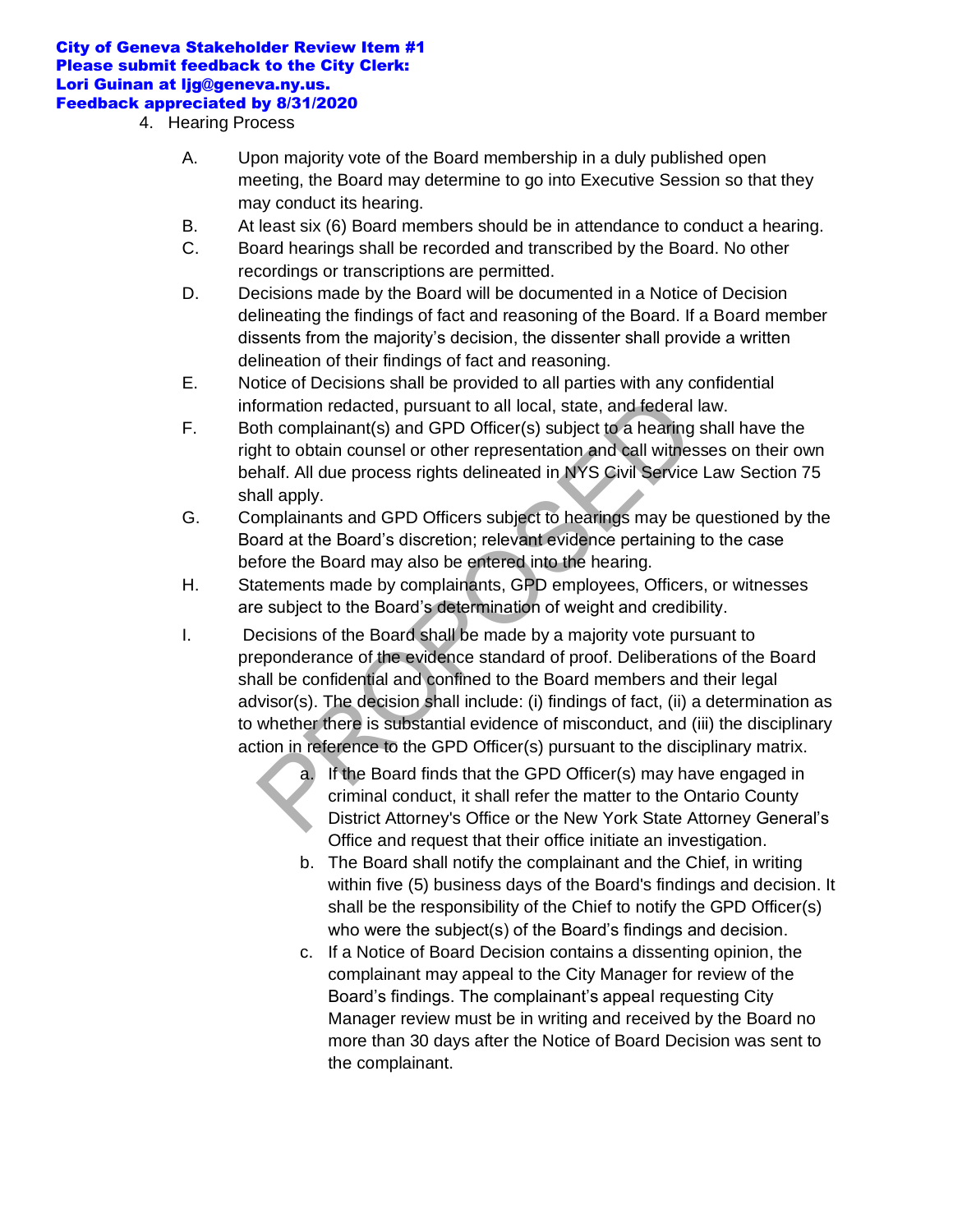- d. Board decisions may include disciplinary sanctions including but not limited to counseling, reprimand, retraining, suspension, demotion, or dismissal.
- e. Board decisions will be made part of the employee's personnel file and cannot be removed.
- J. The findings and decisions of the hearing will be reported to any Board members not in attendance of the hearing at the next scheduled meeting.
- K. Board members who were not present for the hearing of a particular case are disqualified from voting on that case.
- L. The actions of the Board shall not preclude action by the criminal or civil justice system.
- M. Within thirty (30) days of the receipt of a Notice of Board Decision, the Chief shall provide the Board with a written explanation of the exact discipline imposed in accordance with the matrix.

# **§ 15-6 DISCIPLINE**

- 1. Before conducting any hearings, the Board shall establish a disciplinary matrix per § 15-4. This shall not limit the Chief's ability to impose any additional discipline for a GPD Officer above and beyond that recommended by the Board.
- 2. The Board shall notify the complainant and the Chief in writing within five (5) business days of the Board's final decision of disciplinary recommendation.
- 3. The Chief will provide the Board with a written explanation of the exact discipline imposed in accordance with the matrix within thirty (30) days.

# **§ 15- 7 POLICY ASSESSMENT**

At least annually, the Board shall review and assess GPD policies, procedures, patterns and practices and recommend changes with input from the community.

- 1. The Board shall have regular and unrestricted access to body camera footage in order to review, apart from the public portion of its meeting, the operations of GPD employees for the purpose of reviewing adherence to adopted policies and the development of, or modification to, existing policies or trainings for the improvement and efficacy of the department's operations. all provide the Board with a written explanation of the exac<br>posed in accordance with the matrix.<br>
E<br>
E<br>
Domolucting any hearings, the Board shall establish a discipli<br>
is shall not limit the Chief's ability to impose any
- 2. The Board shall send its policy recommendations to the Chief, the City Manager, and City Council.
- 3. The Board's recommendations may address, but are not limited to: conduct and policies exhibiting bias against individuals based on race, gender, sexual orientation, perceived sexual orientation, gender identity, disability and perceived disability; use of force both lethal and non-lethal; de-escalation policies; vehicle and foot pursuits; use of canines; failure to acknowledge and/or accommodate the needs of people with disabilities including but not limited to physical disabilities, intellectual and developmental disabilities, psychiatric disabilities, traumatic brain injuries; and human rights issues.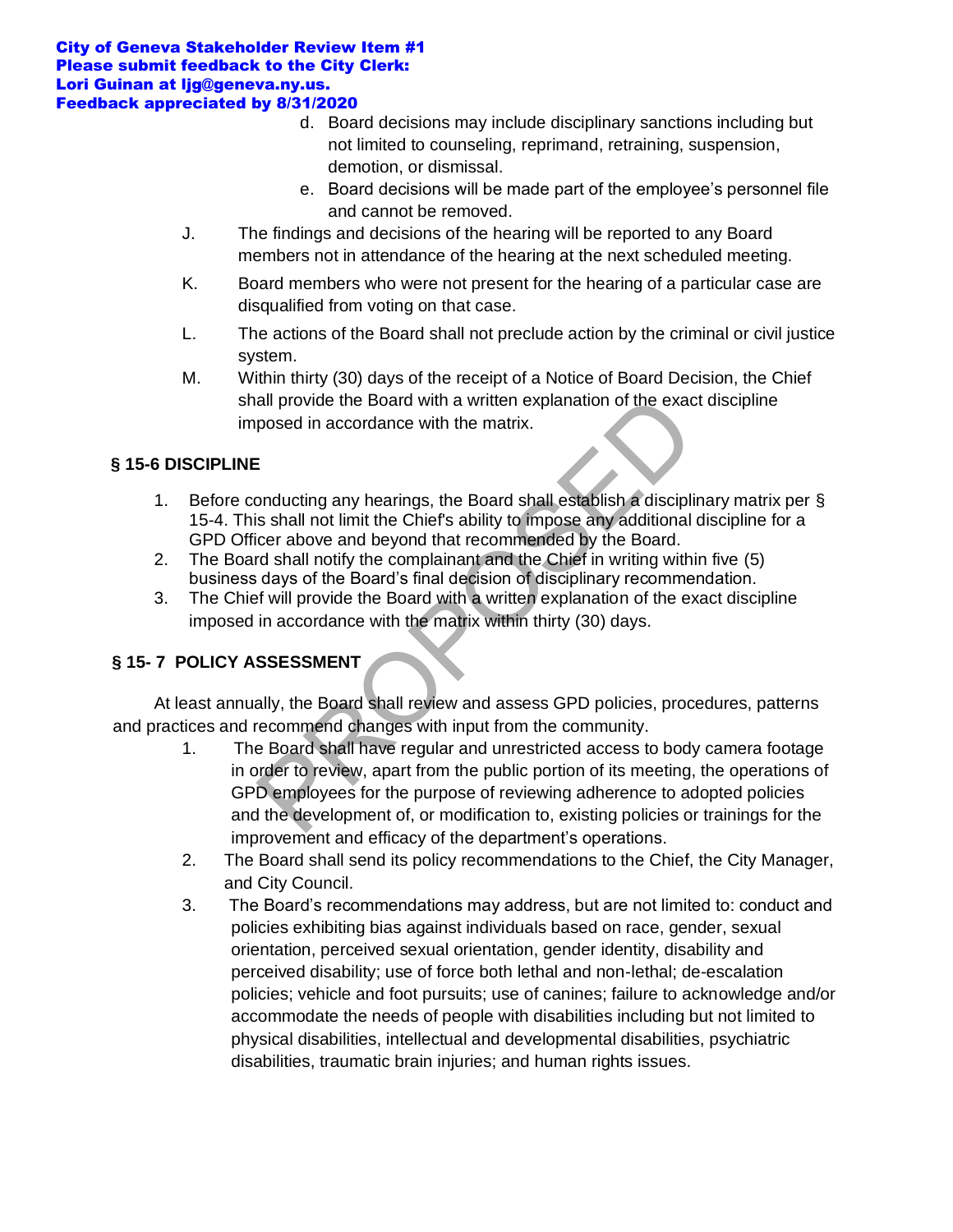- 4. Within thirty (30) days of receiving the recommendations, the Chief shall provide the Board, the Mayor, and Council with a written explanation of why the Chief agrees or disagrees with the policy recommendations.
- 5. The Chief shall provide a timeline to the Board indicating implementation of each recommendation or an explanation of the decision not to implement said recommendation.
- 6. The Board shall publicize whether or not the policy recommendation(s) have been implemented.

# **§ 15- 8 COMMUNITY OUTREACH**

- 1. The Board shall conduct outreach to community members, groups, and nonprofit organizations. The Board shall provide language access for limited and non-English proficient individuals. The Board shall provide reasonable accommodations in accordance with the federal, state, and local law to individuals with disabilities.
- 2. Complaint forms and instructions shall be made available by GPD Officers and employees, at the Public Safety Building and City Hall, at the Geneva Public Library, at Board meetings, and on the City of Geneva website.
- 3. In addition to regular monthly business meetings that include review of complaints, the Board shall invite public input or comment, and provide information education about the Board process and its work.
- 4. The Board shall work with the Community Compact Committee to establish and pursue ways to interact with and solicit input from youth, present educational programs designed to promote public awareness of the Board process, give the public information about their rights and responsibilities regarding encounters with law enforcement employees, and publicize the procedure for filing a complaint with the Board. profit organizations. The Board shall provide language accomplest to the Soard shall provide reason modations in accordance with the federal, state, and lo viduals with disabilities.<br>
Dividuals with disabilities.<br>
plaint f
- 5. The City shall provide the Board with a webpage on which the Board shall post information, including but not limited to: educational materials, links, videos, reports, and forms related to the operation of the Board and its mission.
- 6. The Board shall survey complainants and the public to assess satisfaction and identify concerns with the Board's investigative and adjudicative processes.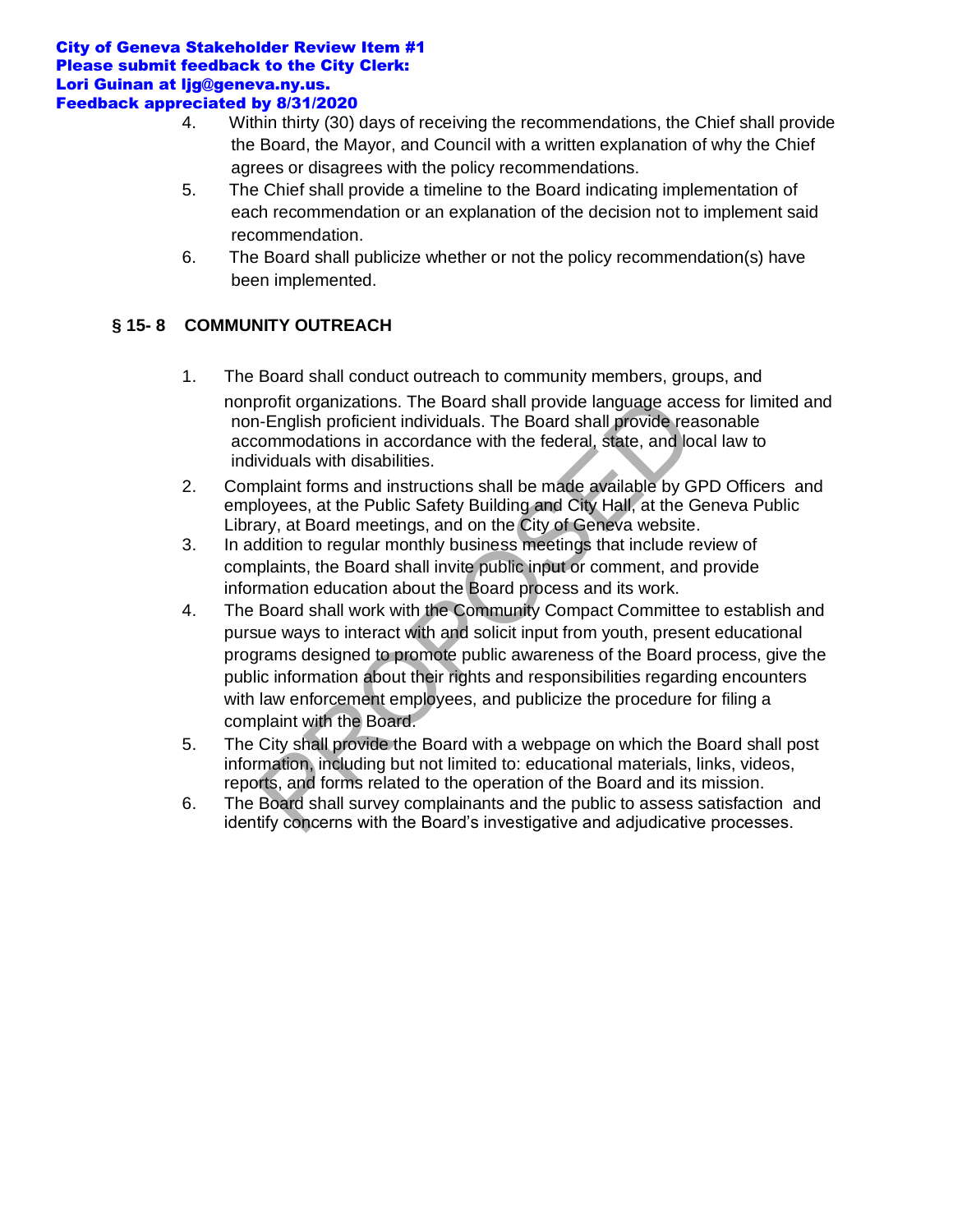## **§ 15- 9 CONFLICT OF INTEREST**

- 1. No Board Member shall have any interest, financial or otherwise, direct or indirect, or engage in any business or transaction or professional activity or incur any obligation of any nature, which is in substantial conflict with the proper discharge of their duties in the public interest. Any conflict of interest prohibited by Article 18 of the General Municipal Law or by the City of Geneva Code of Ethics shall disqualify a member. Board members may not represent a complainant or a GPD Officer before the Board.
- 2. If a Board member has a personal, business or other financial relationship with a party to or a witness in a matter before the Board, the member shall disclose the situation to the Chairperson and shall recuse themselves from deliberations or action in connection with that case.

# **§ 15- 10 LEGAL REPRESENTATION**

- 1. The City Attorney shall advise and represent the Board as it would other public boards in accordance with the duties under Section 7.5 of the City Charter.
- 2. The Board may use its discretion to contract for independent legal counsel, as it deems appropriate.

# **§ 15- 11 RETALIATION PROHIBITED**

Retaliation by GPD Officers and employees against complainants, witnesses, Board members, GPD Officers and employees, or any other person related to their participation or involvement with the Board shall be prohibited. Retaliation includes but is not limited to: disparate treatment, harassment, intimidation, stalking, threats, and assaults. If a complaint of retaliation is sustained by the Board, disciplinary action shall be taken based upon the disciplinary matrix. The Chief will also be notified of the misconduct. Any other City employee who engages in retaliation as defined above shall also be subject to discipline. y to or a witness in a matter before the Board, the member<br>tion to the Chairperson and shall recuse themselves from<br>tion to the Chairperson and shall recuse themselves from<br>the member of the cordiance with the duties under

# **§ 15- 12 POLICE ACCOUNTABILITY BOARD REPORTS**

- 1. The Board shall publish monthly data on the receipt and dispositions of complaints.
- 2. All complaints shall be issued a public tracking number, which shall be included in the annual report.
- 3. The Board shall provide an annual report to the City Council, made available to the general public on the City's website, documenting:
	- A. The total number and type of complaints and the Wards in which they happened;
	- B. The public tracking number of each complaint;
	- C. Detailed information that is legally available to the Board, including the number of previous complaints against the GPD Officer(s) named therein